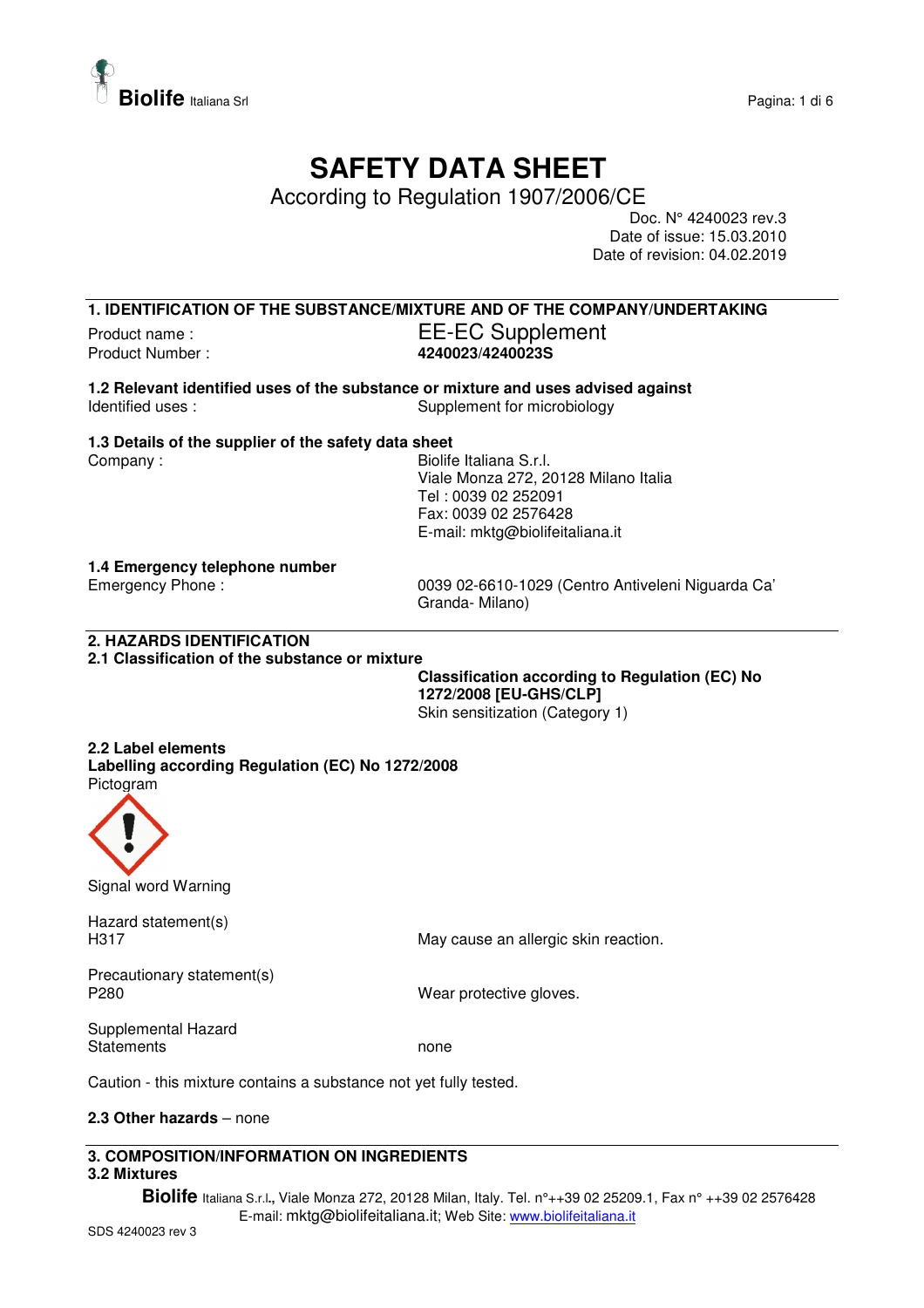

| Component                |           | Classificazione          | Concentrazione |
|--------------------------|-----------|--------------------------|----------------|
| Vancomycin hydrochloride |           |                          |                |
| CAS-No                   | 1404-93-9 | Skin Sens. 1;<br>1: H317 | 6%             |

For the full text of the H-Statements mentioned in this Section, see Section 16

| <b>4. FIRST AID MEASURES</b><br>4.1 Description of first aid measures                                                                                                             |                                                                                                                                                        |  |
|-----------------------------------------------------------------------------------------------------------------------------------------------------------------------------------|--------------------------------------------------------------------------------------------------------------------------------------------------------|--|
| <b>General advice</b>                                                                                                                                                             | Consult a physician. Show this safety data sheet to the<br>doctor in attendance.                                                                       |  |
| If inhaled                                                                                                                                                                        | If breathed in, move person into fresh air. If not breathing,<br>give artificial respiration. Consult a physician.                                     |  |
| In case of skin contact                                                                                                                                                           | Wash off with soap and plenty of water. Consult a physician.                                                                                           |  |
| In case of eye contact                                                                                                                                                            | Flush eyes with water as a precaution.                                                                                                                 |  |
| If swallowed                                                                                                                                                                      | Never give anything by mouth to an unconscious person.<br>Rinse mouth with water. Consult a physician.                                                 |  |
| 4.2 Most important symptoms and effects, both acute and delayed                                                                                                                   | To the best of our knowledge, the chemical, physical, and<br>toxicological properties have not been thoroughly<br>investigated.                        |  |
| 4.3 Indication of any immediate medical attention and special treatment needed                                                                                                    | no data available                                                                                                                                      |  |
| <b>5. FIREFIGHTING MEASURES</b>                                                                                                                                                   |                                                                                                                                                        |  |
| 5.1 Extinguishing media<br>Suitable extinguishing media                                                                                                                           | Use water spray, alcohol-resistant foam, dry chemical or<br>carbon dioxide.                                                                            |  |
| 5.2 Special hazards arising from the substance or mixture                                                                                                                         | Carbon oxides, nitrogen oxides (NOx), Hydrogen chloride<br>gas                                                                                         |  |
| 5.3 Advice for firefighters                                                                                                                                                       | Wear self contained breathing apparatus for fire fighting if<br>necessary.                                                                             |  |
| 5.4 Further information                                                                                                                                                           | no data available                                                                                                                                      |  |
| <b>6. ACCIDENTAL RELEASE MEASURES</b><br>6.1 Personal precautions, protective equipment and emergency procedures                                                                  | Use personal protective equipment. Avoid dust formation.<br>Avoid breathing vapors, mist or gas. Ensure adequate<br>ventilation. Avoid breathing dust. |  |
| <b>6.2 Environmental precautions</b>                                                                                                                                              | Do not let product enter drains.                                                                                                                       |  |
| 6.3 Methods and materials for containment and cleaning up                                                                                                                         | Pick up and arrange disposal without creating dust. Sweep<br>up and shovel. Keep in suitable, closed containers for<br>disposal.                       |  |
| Biolife Italiana S.r.l., Viale Monza 272, 20128 Milan, Italy. Tel. n°++39 02 25209.1, Fax n° ++39 02 2576428<br>E-mail: mktg@biolifeitaliana.it; Web Site: www.biolifeitaliana.it |                                                                                                                                                        |  |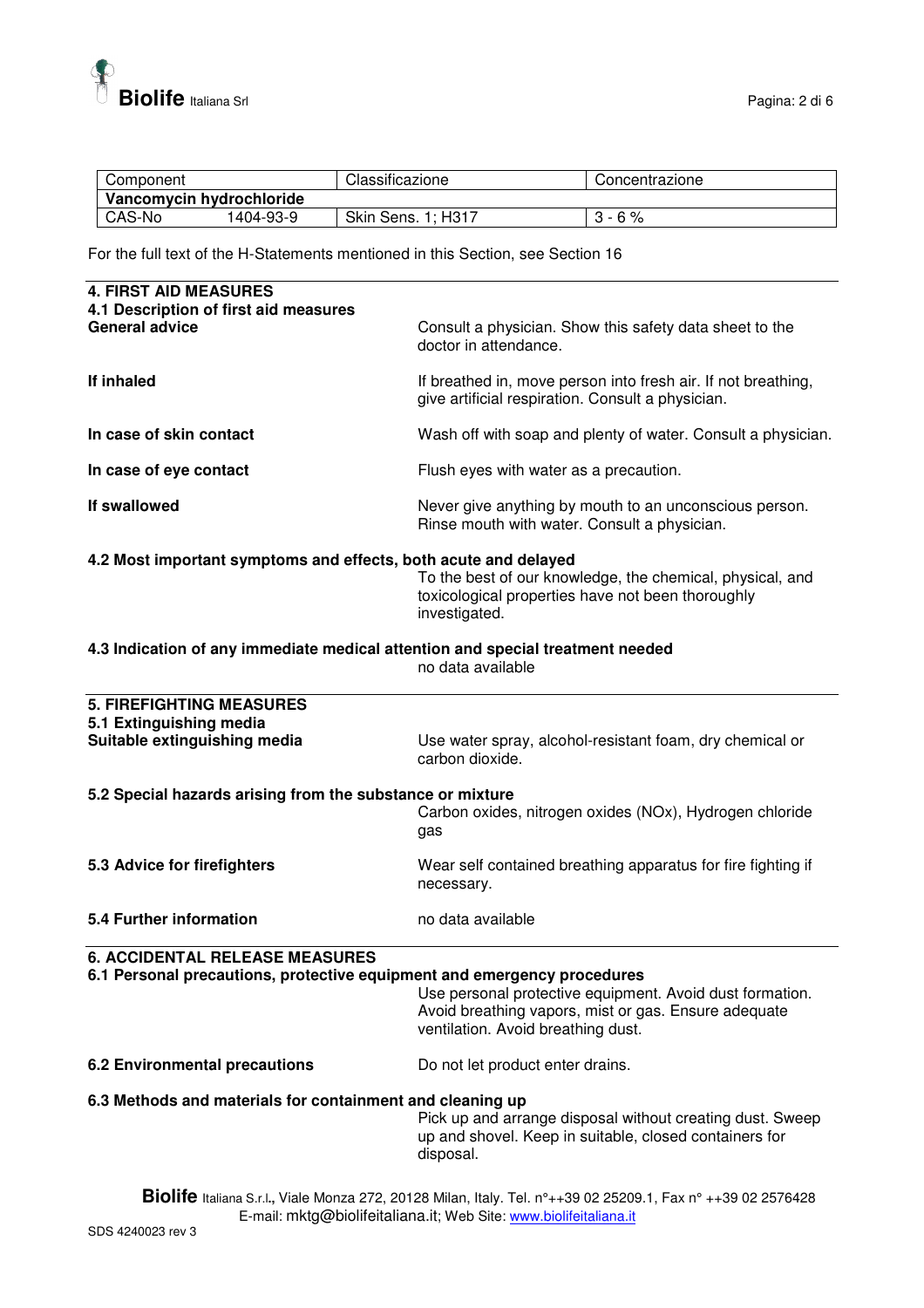

| 6.4 Reference to other sections                                                                                                                                                                | For disposal see section 13.                                                                                                                                                                                                                                                                                                                                                                                                                                              |
|------------------------------------------------------------------------------------------------------------------------------------------------------------------------------------------------|---------------------------------------------------------------------------------------------------------------------------------------------------------------------------------------------------------------------------------------------------------------------------------------------------------------------------------------------------------------------------------------------------------------------------------------------------------------------------|
| 7. HANDLING AND STORAGE<br>7.1 Precautions for safe handling                                                                                                                                   | Avoid contact with skin and eyes. Avoid formation of dust<br>and aerosols. Provide appropriate exhaust ventilation at<br>places where dust is formed.                                                                                                                                                                                                                                                                                                                     |
| 7.2 Conditions for safe storage, including any incompatibilities                                                                                                                               | Store in cool place. Keep container tightly closed in a dry<br>and well-ventilated place.<br>Recommended storage temperature: 2 - 8 °C                                                                                                                                                                                                                                                                                                                                    |
| 7.3 Specific end uses                                                                                                                                                                          | no data available                                                                                                                                                                                                                                                                                                                                                                                                                                                         |
| 8. EXPOSURE CONTROLS/PERSONAL PROTECTION<br>8.1 Control parameters<br>Components with workplace control parameters<br>It doesn't contain substances with occupational exposure<br>limit value. |                                                                                                                                                                                                                                                                                                                                                                                                                                                                           |
| 8.2 Exposure controls<br>Appropriate engineering controls                                                                                                                                      | Handle in accordance with good industrial hygiene and<br>safety practice. Wash hands before breaks and at the end of<br>workday.                                                                                                                                                                                                                                                                                                                                          |
| Personal protective equipment<br>Eye/face protection                                                                                                                                           | Face shield and safety glasses Use equipment for eye<br>protection tested and approved under appropriate<br>government standards such as NIOSH (US) or EN 166(EU).                                                                                                                                                                                                                                                                                                        |
| <b>Skin protection</b>                                                                                                                                                                         | Handle with gloves. Gloves must be inspected prior to use.<br>Use proper glove removal technique (without touching<br>glove's outer surface) to avoid skin contact with this product.<br>Dispose of contaminated gloves after use in accordance with<br>applicable laws and good laboratory practices. Wash and dry<br>hands. The selected protective gloves have to satisfy the<br>specifications of EU Directive 89/686/EEC and the standard<br>EN 374 derived from it. |
| <b>Body Protection</b>                                                                                                                                                                         | Complete suit protecting against chemicals, The type of<br>protective equipment must be selected according to the<br>concentration and amount of the dangerous substance at the<br>specific workplace.                                                                                                                                                                                                                                                                    |
| <b>Respiratory protection</b>                                                                                                                                                                  | For nuisance exposures use type P95 (US) or type P1 (EU<br>EN 143) particle respirator. For higher level protection use<br>type OV/AG/P99 (US) or type ABEK-P2 (EU EN 143)<br>respirator cartridges. Use respirators and components tested<br>and approved under appropriate government standards such<br>as NIOSH (US) or CEN (EU).                                                                                                                                      |

# **9. PHYSICAL AND CHEMICAL PROPERTIES**

# **9.1 Information on basic physical and chemical properties**

- a) Appearance
- Colour: white b) Odour **no data available** 
	- **Biolife** Italiana S.r.l**.,** Viale Monza 272, 20128 Milan, Italy. Tel. n°++39 02 25209.1, Fax n° ++39 02 2576428 E-mail: mktg@biolifeitaliana.it; Web Site: www.biolifeitaliana.it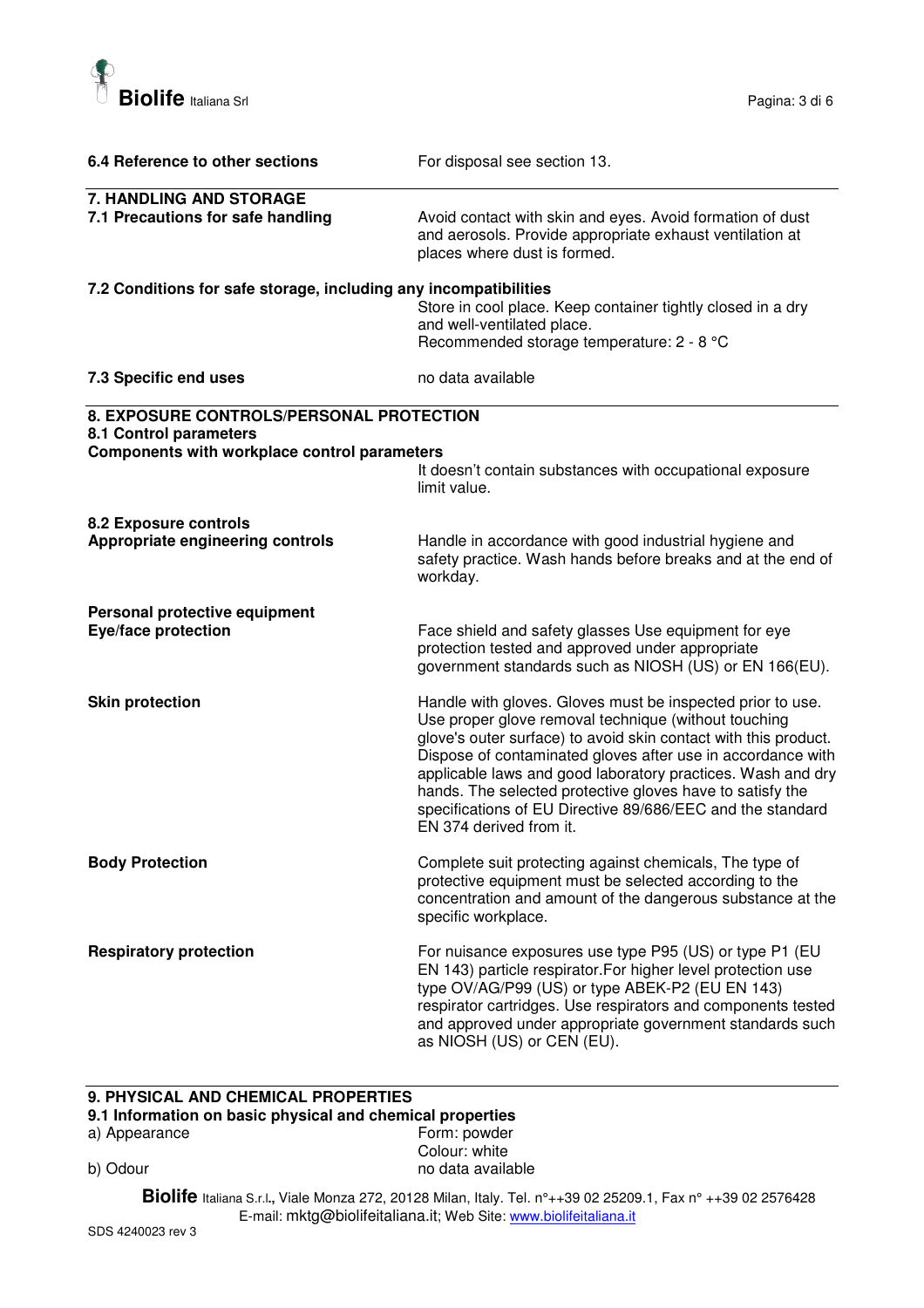

| c) Odour Threshold                  | no data available |  |
|-------------------------------------|-------------------|--|
| d) pH                               | no data available |  |
| e) Melting point/freezing           | no data available |  |
| point                               |                   |  |
| f) Initial boiling point and        | no data available |  |
| boiling range                       |                   |  |
| g) Flash point                      | no data available |  |
| h) Evapouration rate                | no data available |  |
| i) Flammability (solid, gas)        | no data available |  |
| j) Upper/lower                      |                   |  |
| flammability or                     |                   |  |
| explosive limits                    | no data available |  |
| k) Vapour pressure                  | no data available |  |
| I) Vapour density                   | no data available |  |
| m) Relative density                 | no data available |  |
| n) Water solubility                 | no data available |  |
| o) Partition coefficient: noctanol/ |                   |  |
| water                               | no data available |  |
| p) Auto-ignition                    |                   |  |
| temperature                         | no data available |  |
| q) Decomposition                    |                   |  |
| temperature                         | no data available |  |
| r) Viscosity                        | no data available |  |
| s) Explosive properties             | no data available |  |

#### **9.2 Other safety information** no data available

t) Oxidizing properties

| <b>10. STABILITY AND REACTIVITY</b><br><b>10.1 Reactivity</b>                                              | no data available                                                    |
|------------------------------------------------------------------------------------------------------------|----------------------------------------------------------------------|
| <b>10.2 Chemical stability</b>                                                                             | no data available                                                    |
| 10.3 Possibility of hazardous reactions                                                                    | no data available                                                    |
| 10.4 Conditions to avoid                                                                                   | no data available                                                    |
| 10.5 Incompatible materials<br>10.6 Hazardous decomposition products                                       | Oxidizing agents<br>Other decomposition products - no data available |
| <b>11. TOXICOLOGICAL INFORMATION</b><br>11.1 Information on toxicological effects<br><b>Acute toxicity</b> |                                                                      |
| <b>Skin corrosion/irritation</b>                                                                           | no data available                                                    |
| Serious eye damage/eye irritation                                                                          | no data available                                                    |

# **Respiratory or skin sensitisation no data available**

s) Explosive properties no data available<br>t) Oxidizing properties no data available

# **Germ cell mutagenicity no data available Carcinogenicity** IARC: No component of this product present at levels greater than or equal to 0.1% is identified as probable, possible or confirmed human carcinogen by IARC.

#### **Reproductive toxicity no data available**

**Biolife** Italiana S.r.l**.,** Viale Monza 272, 20128 Milan, Italy. Tel. n°++39 02 25209.1, Fax n° ++39 02 2576428 E-mail: mktg@biolifeitaliana.it; Web Site: www.biolifeitaliana.it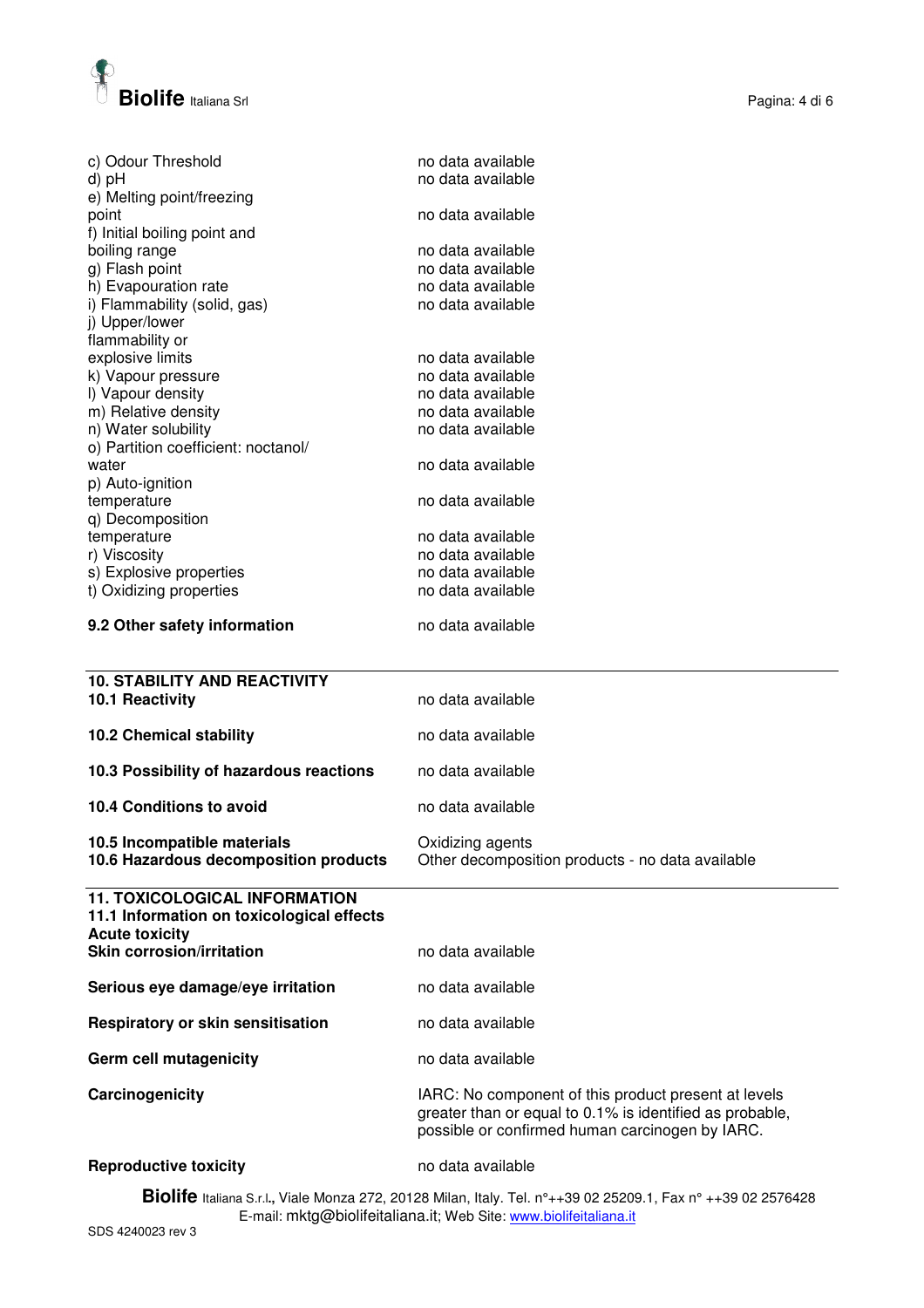

| Specific target organ toxicity - single exposure<br>no data available                |                                                                                                                                                                                                                           |  |  |
|--------------------------------------------------------------------------------------|---------------------------------------------------------------------------------------------------------------------------------------------------------------------------------------------------------------------------|--|--|
| Specific target organ toxicity - repeated exposure<br>no data available              |                                                                                                                                                                                                                           |  |  |
| <b>Aspiration hazard</b>                                                             | no data available                                                                                                                                                                                                         |  |  |
| <b>Potential health effects</b><br><b>Inhalation</b>                                 | May be harmful if inhaled. May cause respiratory tract<br>irritation.                                                                                                                                                     |  |  |
| Ingestion                                                                            | May be harmful if swallowed.                                                                                                                                                                                              |  |  |
| <b>Skin</b>                                                                          | May be harmful if absorbed through skin. May cause skin<br>irritation.                                                                                                                                                    |  |  |
| <b>Eyes</b>                                                                          | May cause eye irritation.                                                                                                                                                                                                 |  |  |
| <b>Signs and Symptoms of Exposure</b>                                                | To the best of our knowledge, the chemical, physical, and<br>toxicological properties have not been thoroughly<br>investigated.                                                                                           |  |  |
| <b>Additional Information</b>                                                        | <b>RTECS: Not available</b>                                                                                                                                                                                               |  |  |
| <b>12. ECOLOGICAL INFORMATION</b><br>12.1 Toxicity                                   | no data available                                                                                                                                                                                                         |  |  |
| 12.2 Persistence and degradability                                                   | no data available                                                                                                                                                                                                         |  |  |
| 12.3 Bioaccumulative potential                                                       | no data available                                                                                                                                                                                                         |  |  |
| 12.4 Mobility in soil                                                                | no data available                                                                                                                                                                                                         |  |  |
| 12.5 Results of PBT and vPvB assessment                                              | no data available                                                                                                                                                                                                         |  |  |
| 12.6 Other adverse effects                                                           | no data available                                                                                                                                                                                                         |  |  |
| <b>13. DISPOSAL CONSIDERATIONS</b><br>13.1 Waste treatment methods<br><b>Product</b> | Offer surplus and non-recyclable solutions to a licensed<br>disposal company. Dissolve or mix the material with a<br>combustible solvent and burn in a chemical incinerator<br>equipped with an afterburner and scrubber. |  |  |
| <b>Contaminated packaging</b>                                                        | Dispose of as unused product.                                                                                                                                                                                             |  |  |
| <b>14. TRANSPORT INFORMATION</b><br>14.1 UN number                                   | ADR/RID: - IMDG: - IATA: -                                                                                                                                                                                                |  |  |
| 14.2 UN proper shipping name                                                         | ADR/RID: Not dangerous goods<br>IMDG: Not dangerous goods<br>IATA: Not dangerous goods                                                                                                                                    |  |  |
| 14.3 Transport hazard class(es)                                                      | ADR/RID: - IMDG: - IATA: -                                                                                                                                                                                                |  |  |

**Biolife** Italiana S.r.l**.,** Viale Monza 272, 20128 Milan, Italy. Tel. n°++39 02 25209.1, Fax n° ++39 02 2576428 E-mail: mktg@biolifeitaliana.it; Web Site: www.biolifeitaliana.it